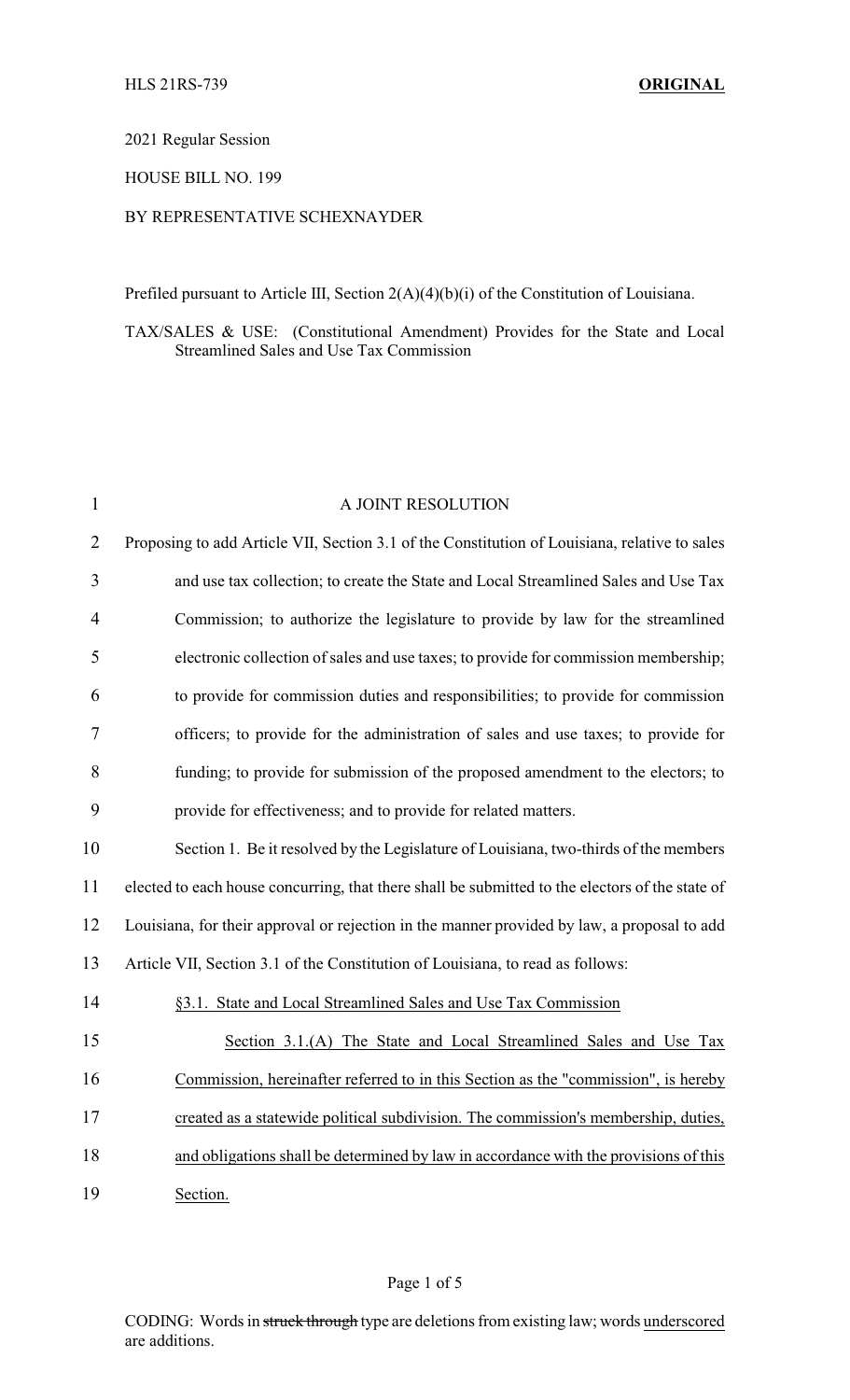| $\mathbf{1}$   | $(B)(1)$ The membership of the commission shall be comprised of eight                   |
|----------------|-----------------------------------------------------------------------------------------|
| $\overline{2}$ | members as follows:                                                                     |
| 3              | (a) One member appointed by the Louisiana School Boards Association or                  |
| 4              | its successor.                                                                          |
| 5              | (b) One member appointed by the Louisiana Municipal Association or its                  |
| 6              | successor.                                                                              |
| 7              | (c) One member appointed by the Police Jury Association of Louisiana or                 |
| 8              | its successor.                                                                          |
| 9              | One member appointed by the Louisiana Sheriffs' Association or its<br>(d)               |
| 10             | successor.                                                                              |
| 11             | (e) The secretary of the Department of Revenue, or a designee of the                    |
| 12             | secretary.                                                                              |
| 13             | (f) One member appointed by the governor.                                               |
| 14             | (g) One member appointed by the speaker of the House of Representatives.                |
| 15             | One member appointed by the president of the Senate.<br>(h)                             |
| 16             | A member of the commission may appoint a designee to attend<br>(2)                      |
| 17             | commission meetings and vote by proxy on his behalf. The procedure for appointing       |
| 18             | a proxy shall be determined by commission rules.                                        |
| 19             | (3) The commission shall have a chairman and vice chairman and such other               |
| 20             | officers as the commission deems necessary. The initial chairman of the commission      |
| 21             | shall be elected by commission members at the first meeting and shall be a member       |
| 22             | representing local political subdivisions. The initial vice-chairman shall be elected   |
| 23             | by commission members at the first meeting and shall be a member representing the       |
| 24             | state. Thereafter, on the anniversary of the initial election of the chairman and vice- |
| 25             | chairman, the commission shall elect as chairman a member representing the state,       |
| 26             | and shall elect as vice-chairman a member representing local political subdivisions.    |
| 27             | The election of chairman and vice-chairman positions shall continue to rotate           |
| 28             | between representation of local political subdivisions and the state in this manner     |
| 29             | each year.                                                                              |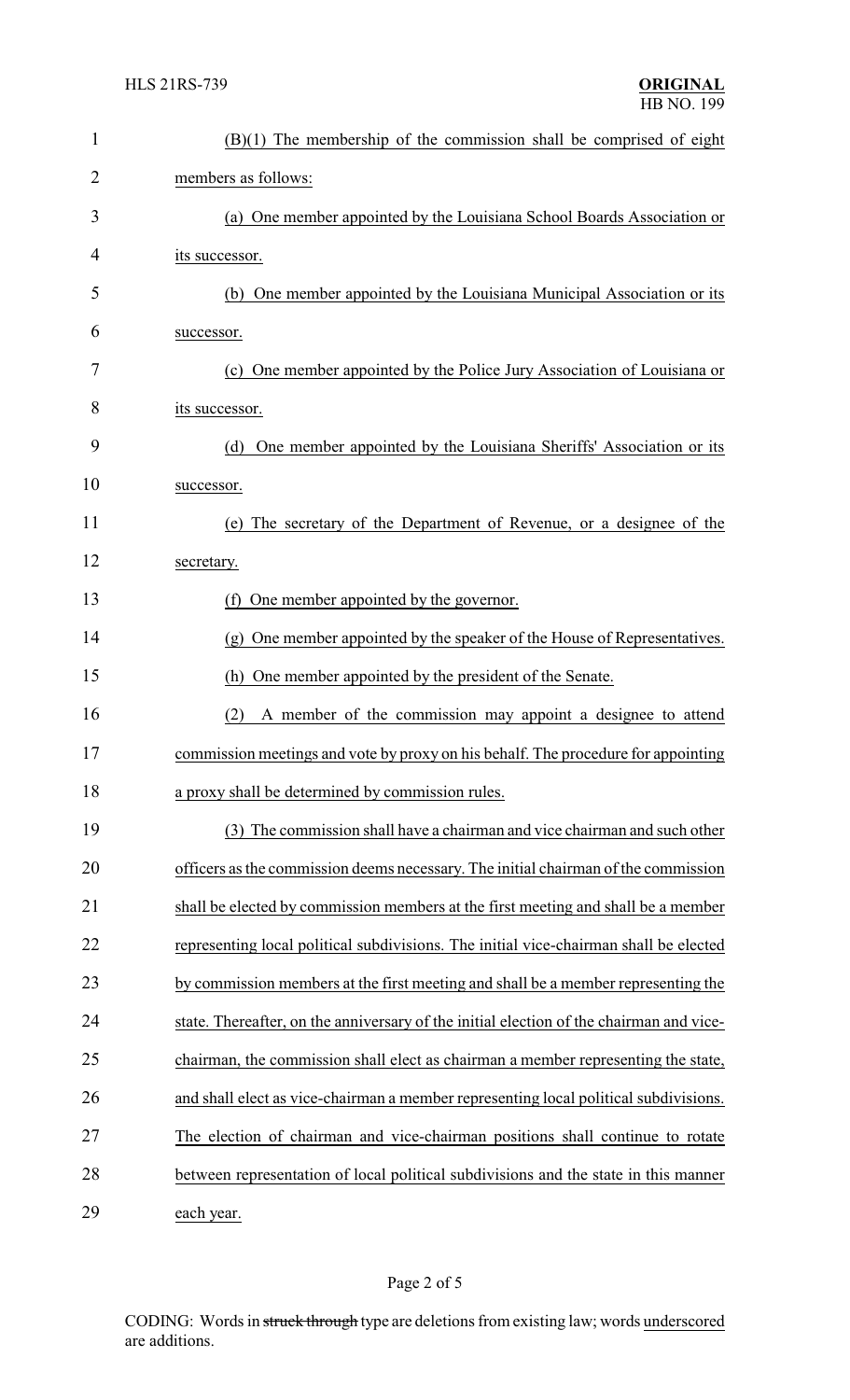| $\mathbf{1}$   | (4) The adoption or amendment of administrative and operational rules of               |
|----------------|----------------------------------------------------------------------------------------|
| $\overline{2}$ | the commission shall require a two-thirds vote of the members of the commission.       |
| 3              | The commission shall:<br>(C).                                                          |
| 4              | (1) Provide for the streamlined electronic filing and remittance of sales and          |
| 5              | use taxes levied by all taxing authorities within the state ensuring prompt remittance |
| 6              | of the respective tax returns and monies received electronically by the commission     |
| 7              | to the single collector for each taxing authority and to the Department of Revenue     |
| 8              | for distribution. The tax monies received shall, at all times, be and remain the       |
| 9              | property of the respective taxing authorities or the state.                            |
| 10             | (2) Serve as the administrative entity with respect to the issuance of policy          |
| 11             | advice and promulgation of rules relative to sales and use taxes levied by all taxing  |
| 12             | authorities within the state.                                                          |
| 13             | (3) Serve as the central audit entity for all taxpayers not having a physical          |
| 14             | presence in Louisiana.                                                                 |
| 15             | Develop rules to streamline the audit process for taxpayers with a<br>(4)              |
| 16             | physical presence in Louisiana.                                                        |
| 17             | (D) The commission shall be funded with state and local sales and use tax              |
| 18             | revenues collected and deemed to be reasonable and necessary costs of the              |
| 19             | administration and collection of sales and use taxes levied by all taxing authorities  |
| 20             | within the state.                                                                      |
| 21             | (E) Upon the first meeting of the commission, the Louisiana Sales and Use              |
| 22             | Tax Commission for Remote Sellers and the Louisiana Uniform Local Sales Tax            |
| 23             | Board shall be abolished and the powers, duties, and authority of these entities shall |
| 24             | be transferred to the commission. The respective governing boards of both entities     |
| 25             | provided for in this Paragraph shall cease to exist upon the first meeting of the      |
| 26             | commission.                                                                            |
| 27             | All statutory provisions enacted relative to the membership, duties, or<br>(F)         |
| 28             | obligations of the commission shall require the enactment of law by a two-thirds vote  |
| 29             | of the elected members of each house of the legislature.                               |

# Page 3 of 5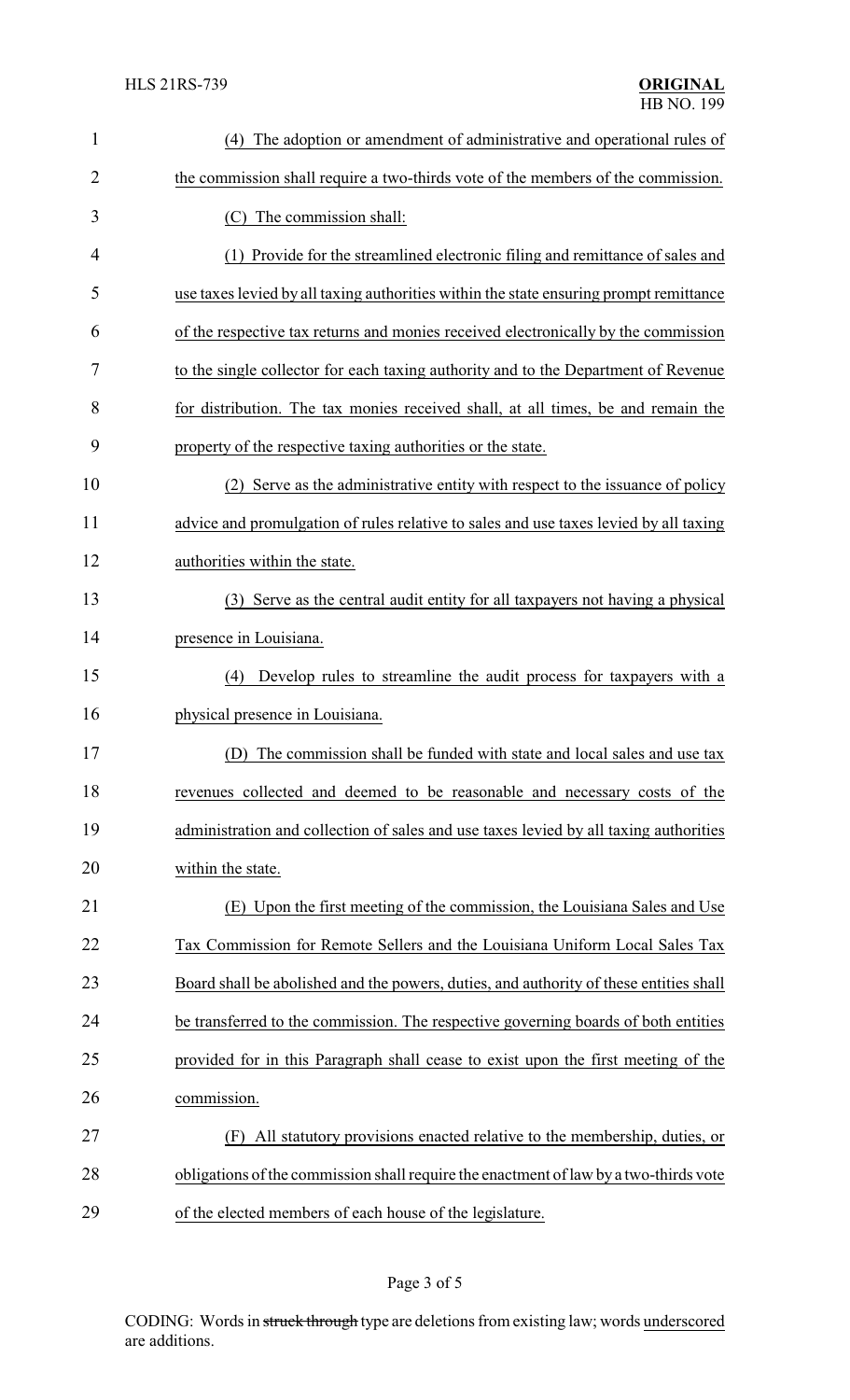| $\mathbf{1}$   | (G) Absent the enactment of statutory provisions providing for streamlined                    |
|----------------|-----------------------------------------------------------------------------------------------|
| $\overline{2}$ | electronic filing and remittance as provided in Subparagraph $(C)(1)$ of this Section,        |
| 3              | such collection shall be as provided in Article VII, Section 3(B) of this Constitution.       |
| 4              | Section 2. Be it further resolved that this proposed amendment shall be submitted             |
| 5              | to the electors of the state of Louisiana at the statewide election to be held on November 8, |
| 6              | 2022.                                                                                         |
| $\tau$         | Section 3. Be it further resolved that on the official ballot to be used at the election,     |
| 8              | there shall be printed a proposition, upon which the electors of the state shall be permitted |
| 9              | to vote YES or NO, to amend the Constitution of Louisiana, which proposition shall read as    |
| 10             | follows:                                                                                      |
| 11             | Do you support an amendment to authorize the legislature to provide for the                   |
| 12             | streamlined collection of sales and use taxes levied within the state by the                  |
| 13             | State and Local Streamlined Sales and Use Tax Commission and to provide                       |
| 14             | for the membership, duties, and responsibilities of the commission? (Adds                     |
| 15             | Article VII, Section 3.1)                                                                     |
|                |                                                                                               |

#### DIGEST

The digest printed below was prepared by House Legislative Services. It constitutes no part of the legislative instrument. The keyword, one-liner, abstract, and digest do not constitute part of the law or proof or indicia of legislative intent. [R.S. 1:13(B) and 24:177(E)]

| HB 199 Original | 2021 Regular Session | Schexnayder |
|-----------------|----------------------|-------------|
|                 |                      |             |

**Abstract:** Establishes the State and Local Streamlined Sales and Use Tax Commission.

Present constitution authorizes the governing authority of any local governmental subdivision or school board to levy and collect taxes on the sale at retail, the use, the lease or rental, the consumption, and the storage for use or consumption of tangible personal property and on sales of services as defined by law, if approved by a majority of the electors voting thereon in an election held for that purpose.

Present constitution authorizes a political subdivision to exercise the power of taxation under authority granted by the legislature.

Present constitution requires all political subdivisions which levy sales and use taxes within a parish to agree among themselves to provide for the collection of their taxes by a single collector or a central collection commission.

Proposed constitutional amendment changes present constitution by creating the State and Local Streamlined Sales and Use Tax Commission (commission) as a statewide political subdivision.